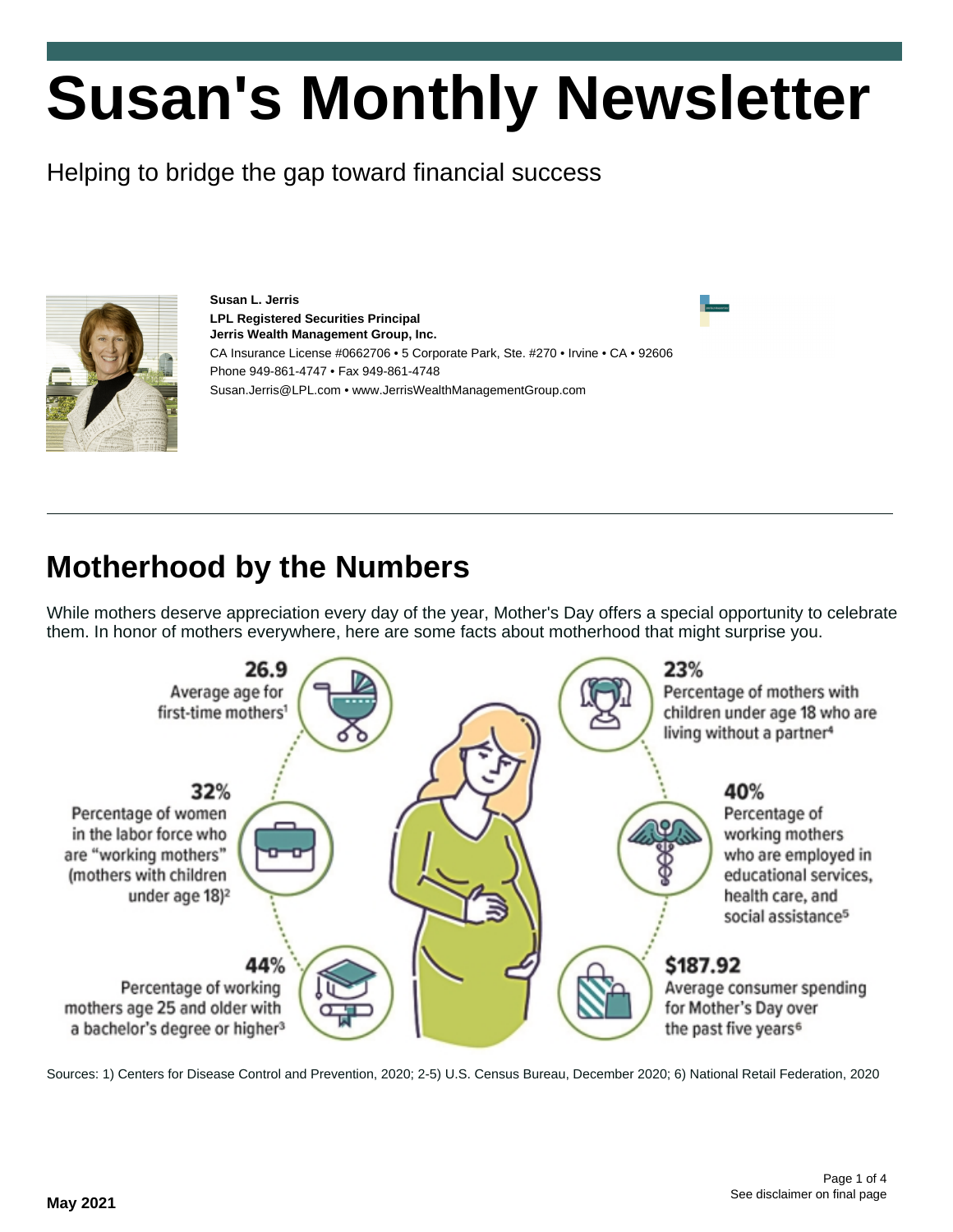## **Home-Sweet-Home Equity**

Buying a home is a long-term commitment, so it's not surprising that older Americans are much more likely than younger people to own their homes "free and clear" (see chart). If you have paid off your mortgage or anticipate doing so by the time you retire, congratulations! Owning your home outright can help provide financial flexibility and stability during your retirement years.

Even if you still make mortgage payments, the equity in your home is a valuable asset. And current low interest rates might give you an opportunity to pay off your home more quickly. Here are some ideas to consider.

#### **Enjoy Lower Expenses**

If you are happy with your home and don't need to tap the equity, living free of a monthly mortgage could make a big difference in stretching your retirement dollars. It's almost as if you had saved enough extra to provide a monthly income equal to your mortgage. You still have to pay property taxes and homeowners insurance, but these expenses are typically smaller than a mortgage payment.

#### **Consider Downsizing**

If you sell your home and purchase another one outright with cash to spare, the additional funds could boost your savings and provide additional income. On the other hand, if you take out a new mortgage, you may set yourself back financially. Keep in mind that condominiums, retirement communities, and other planned communities typically have monthly homeowners association dues. On the plus side, these dues generally pay for maintenance services and amenities that could make retirement more enjoyable.

#### **Borrow on Equity**

If you stay in your home and want money for a specific purpose, such as remodeling the kitchen or fixing the roof, you might take out a home-equity loan. If instead you'll need to access funds over several years, such as to pay for college or medical expenses, you may prefer a home-equity line of credit (HELOC).

Home-equity financing typically has favorable interest rates because your home secures the loan. However, you are taking on another monthly payment, and the lender can foreclose on your home if you fail to repay the loan. In addition, you may have to pay closing costs and other fees to obtain the loan. Interest on home-equity loans and HELOCs is typically tax deductible if the proceeds are used to buy, build, or substantially improve your main home, but is not tax deductible if the proceeds are used for other expenses.

#### **Refinance**

With mortgage rates near historic lows, you might consider refinancing your home at a lower interest rate. Refinancing may allow you to take some of the equity out as part of the loan, but of course that increases the amount you borrow. While a refi loan may have a lower interest rate than a home-equity loan or HELOC, it might have higher costs that could take some time to recoup. And a new loan comes with a new amortization schedule, so even with lower rates, a larger portion of your payment may be applied to interest in the early years of the loan. Refinancing might be a wise move if the lower rate enables you to pay off a new mortgage faster than your current mortgage.

#### **Paying Off the Mortgage**

The percentage of homeowners with a primary regular mortgage declines steadily with age.



Primary regular mortgage statistics include home-equity lump-sum mortgages but not HELOCs or reverse mortgages.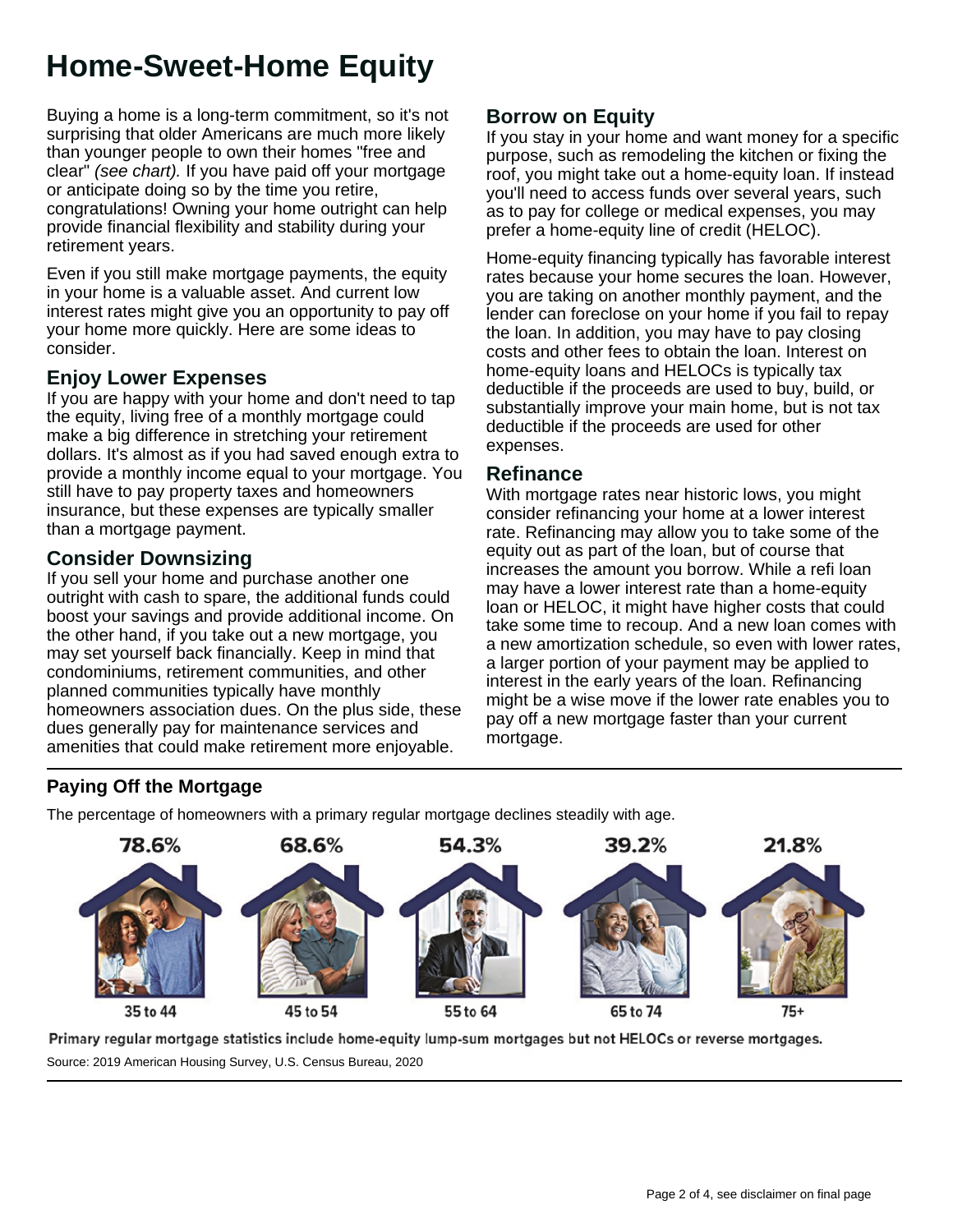## **How Well Do You Understand Retirement Plan Rules?**

Qualified retirement plans, such as IRAs and 401(k)s, have many rules, and some of them can be quite complicated. Take the following quiz to see how well you understand some of the finer points.

#### **1. You can make an unlimited number of retirement plan rollovers per year.**

A. True

- B. False
- C. It depends

**2. If you roll money from a Roth 401(k) to a Roth IRA, you can take a tax-free distribution from the Roth IRA immediately as long as you have reached age 59½.**

- A. True
- B. False
- C. It depends

**3. You can withdraw money penalty-free from both your 401(k) and IRA (Roth or traditional) to help pay for your children's college tuition or to pay for health insurance in the event of a layoff.**

- A. True
- B. False
- C. It depends

**4. If you retire or otherwise leave your employer after age 55, you can take penalty-free distributions from your 401(k) plan. You can't do that if you roll 401(k) assets into an IRA.**

- A. True
- B. False
- C. It depends

#### **Shares of Traditional IRA Assets Opened with...**



Source: Investment Company Institute, 2020 (data reflects IRAs opened in 2016)

**1. C. It depends.** Rollovers can be made in two ways through a direct rollover, also known as a trustee-to-trustee transfer, in which you authorize the funds to be transferred directly from one account or institution to another, or through an indirect rollover, in which you receive a check in your name (less a required tax withholding) and then reinvest the full amount (including the amount withheld) in a tax-deferred account within 60 days. If the full amount is not reinvested, the outstanding amounts will be considered a distribution and taxed accordingly, including any applicable penalty. Generally, individuals can make an unlimited number of rollovers in a 12-month period, either direct or indirect, involving employer-sponsored plans, as well as an unlimited number of direct rollovers between IRAs; however, only one indirect (60-day) rollover between two IRAs is permitted within a 12-month period.

**2. C. It depends.** Beware of the five-year rule as it applies to Roth IRAs. If you establish your first Roth IRA with your Roth 401(k) rollover dollars, you will have to wait five years to make a qualified withdrawal from the Roth IRA, regardless of how long you've held the money in your Roth 401(k) account, even if you are over 59½. However, if you have already met the five-year holding requirement with any Roth IRA, you may take a tax-free, qualified withdrawal.

**3. B. False.** You can take penalty-free withdrawals from an IRA, but not from a 401(k) plan, to pay for a child's qualifying education expenses or to pay for health insurance premiums in the event of a job loss. Note that ordinary income taxes will still apply to the taxable portion of the distribution, unless it's from a Roth account that is otherwise qualified for tax-free withdrawals.

**4. A. True.** If you leave your employer after you reach age 55, you may want to consider carefully whether to roll your money into an IRA. Although IRAs may offer some advantages over employer-sponsored plans such as a potentially broader offering of investment vehicles — you generally cannot take penalty-free distributions from an IRA between age 55 and 59½, as you can from a 401(k) plan if you separate from service. If you might need to access funds before age 59½, you could leave at least some of your money in your employer plan, if allowed.

When leaving an employer, you generally have several options for your 401(k) plan dollars. In addition to rolling money into an IRA and leaving the money in your current plan (if the plan balance is more than \$5,000), you may be able to roll the money into a new employer's plan or take a cash distribution, which could result in a 10% tax penalty (in addition to ordinary income taxes) on the taxable portion, unless an exception applies.